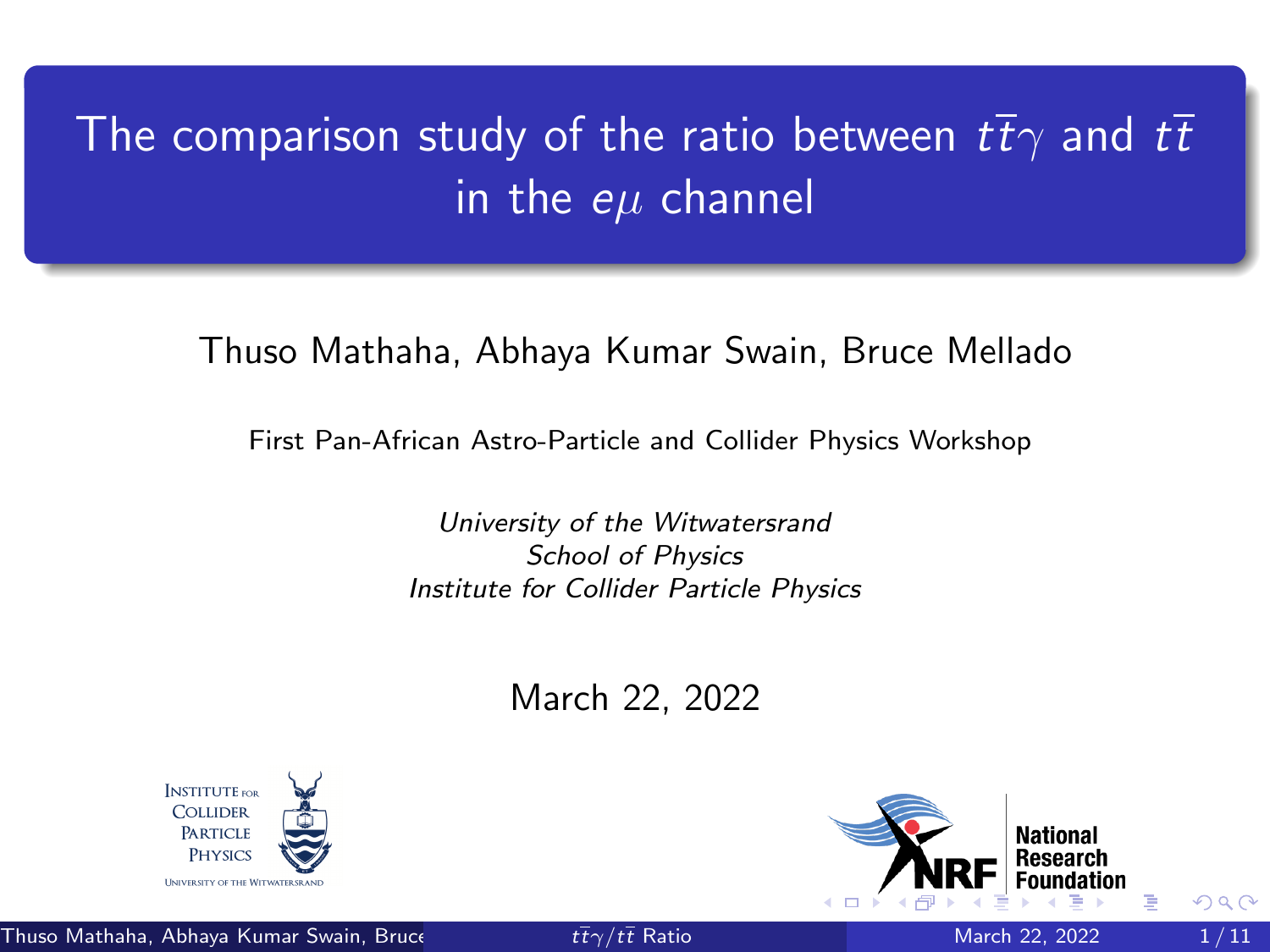- Precise measurements of top quark production and decay properties provide crucial information for testing the predictions of the SM.
- The study of the top quark pair allows QCD to be probed at some of the highest accessible energy scales.
- The large mass of the top quark, close to the scale of electroweak symmetry breaking, gives it a unique role in the SM and potential extensions.
- $\bullet$  tt production forms an important background to many searches for physics beyond the SM.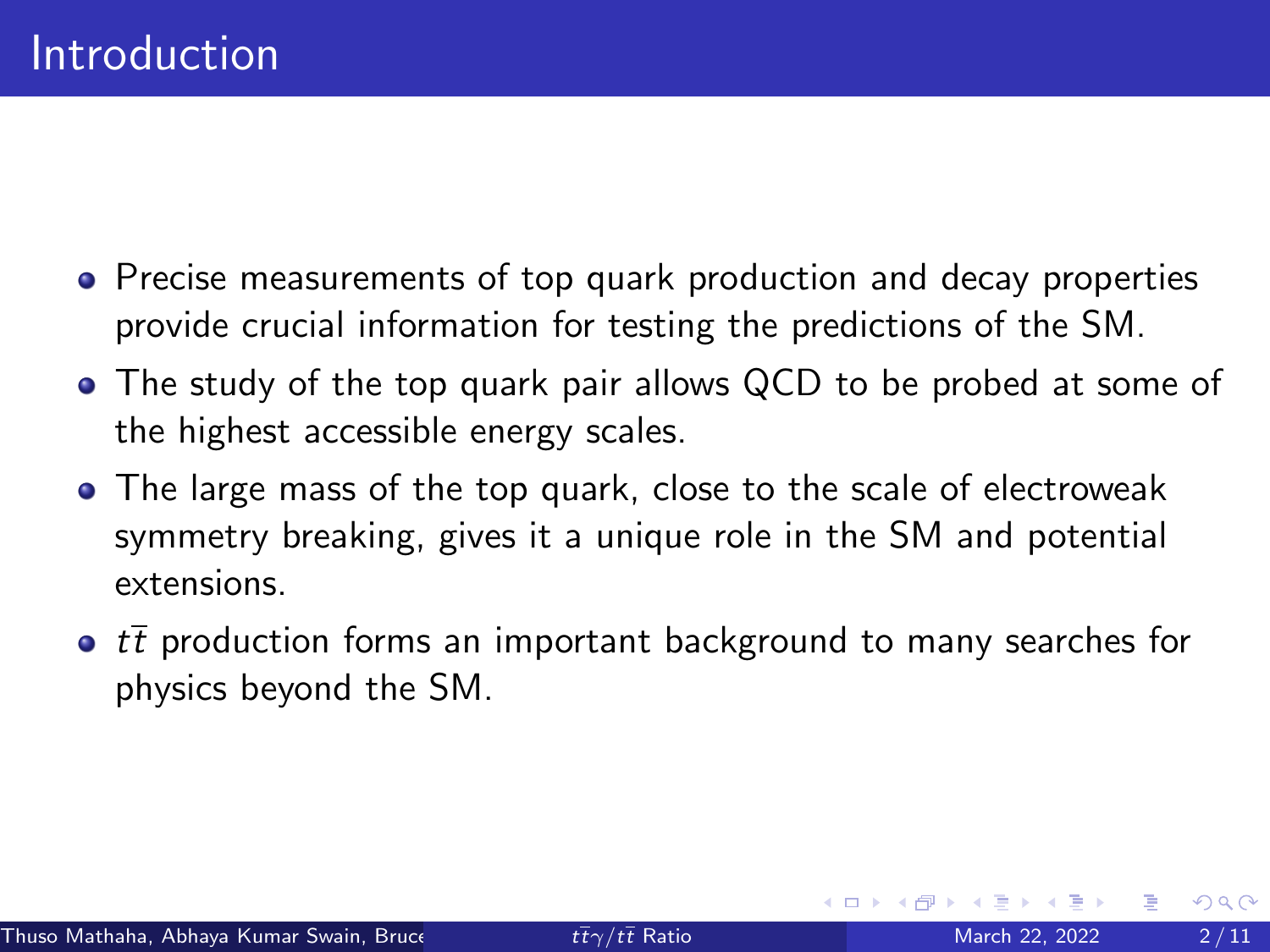## **Motivation**



- There's a discrepancy between data and Monte Carlo simulation.
- We propose the use of ratio between the production of  $t\bar{t}$  &  $t\bar{t}\gamma$ .
- This approach is complemented with production of the two processes at  $LO$  and  $NLO$ .
- $\bullet$  The  $e\mu$  channel is considered since it provides a clean final state with a small background contribution.

4 **D F**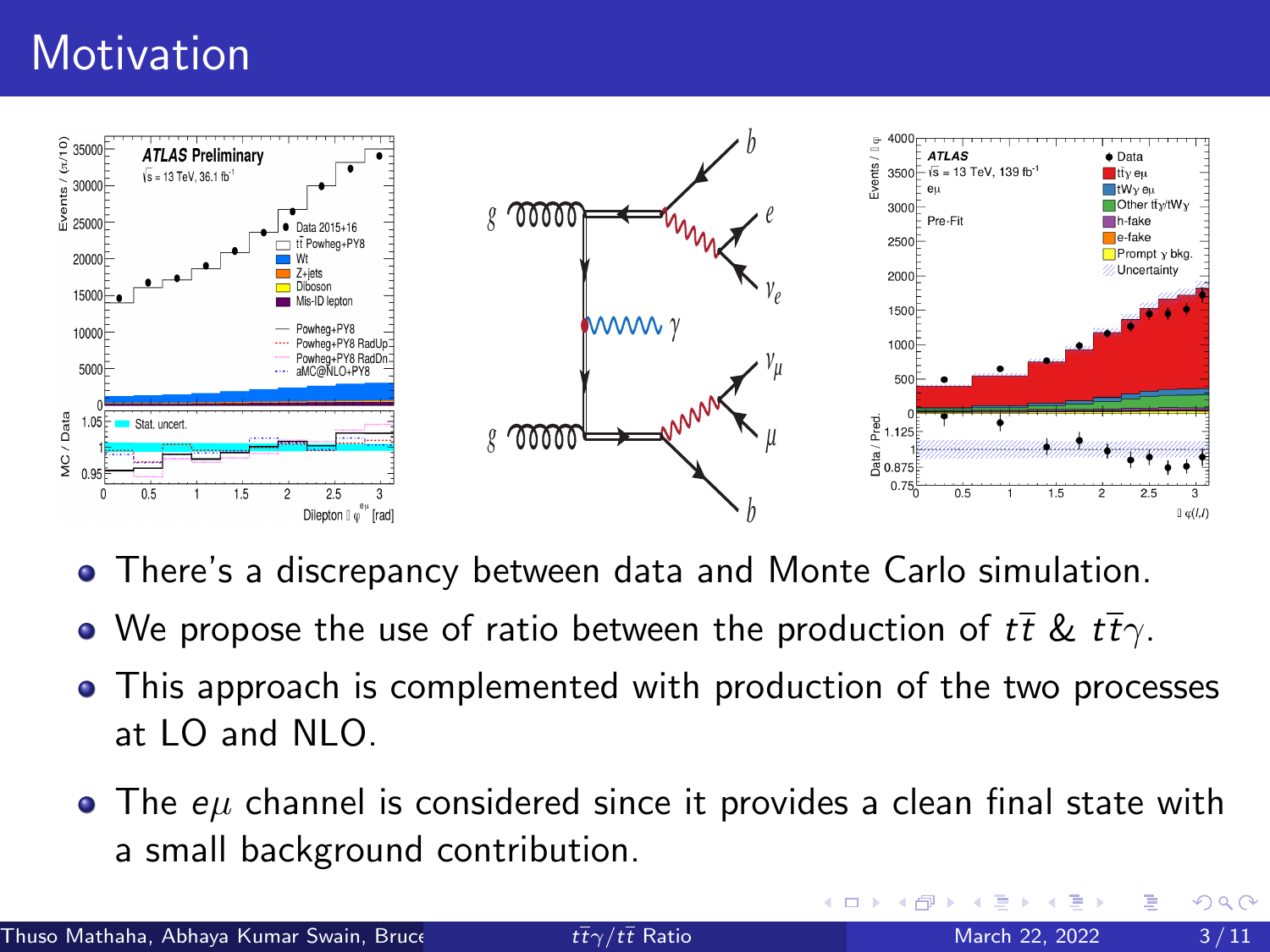For both  $t\bar{t} \& t\bar{t}\gamma$ , we require the following:

- Require that there be an e &  $\mu$  with  $p_T > 25$  GeV and  $|\eta| < 2.5$
- Require at least two jets with  $p_T > 25$  GeV and  $|\eta| < 2.5$
- Require at least one *b*-tagged jet with  $p_{\rm T} > 25$  GeV and  $|\eta| < 2.5$

For  $t\bar{t}\gamma$ , there is a further requirement:

• Require the photon with  $p_T > 20$  GeV and  $|\eta| < 2.37$ 

 $\Omega$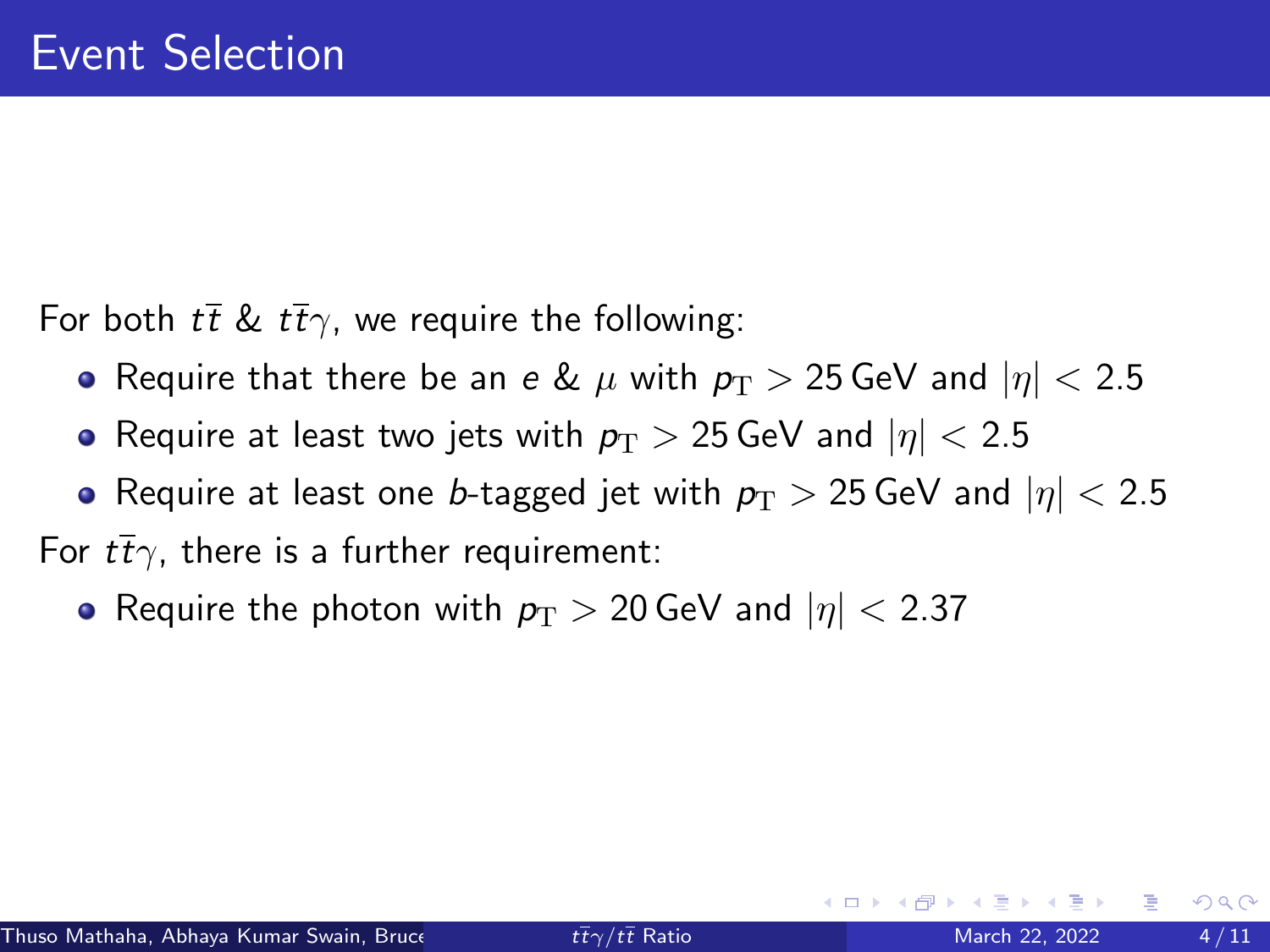For  $t\bar{t}$  the cross sections at LO and NLO were found to be:

 $\sigma_{t\bar{t}}LO = 6.23 \pm 0.003$  pb  $\sigma_{t\bar{t}}NLO = 8.39 \pm 0.037$  pb

For  $t\bar{t}\gamma$  the cross sections at LO and NLO were found to be :  $\sigma_{t\bar{t}\gamma}LO = 0.026 \pm 0.0087$  pb  $\sigma_{t\bar{t}\gamma}NLO = 0.028 \pm 0.0001$  pb

 $QQ$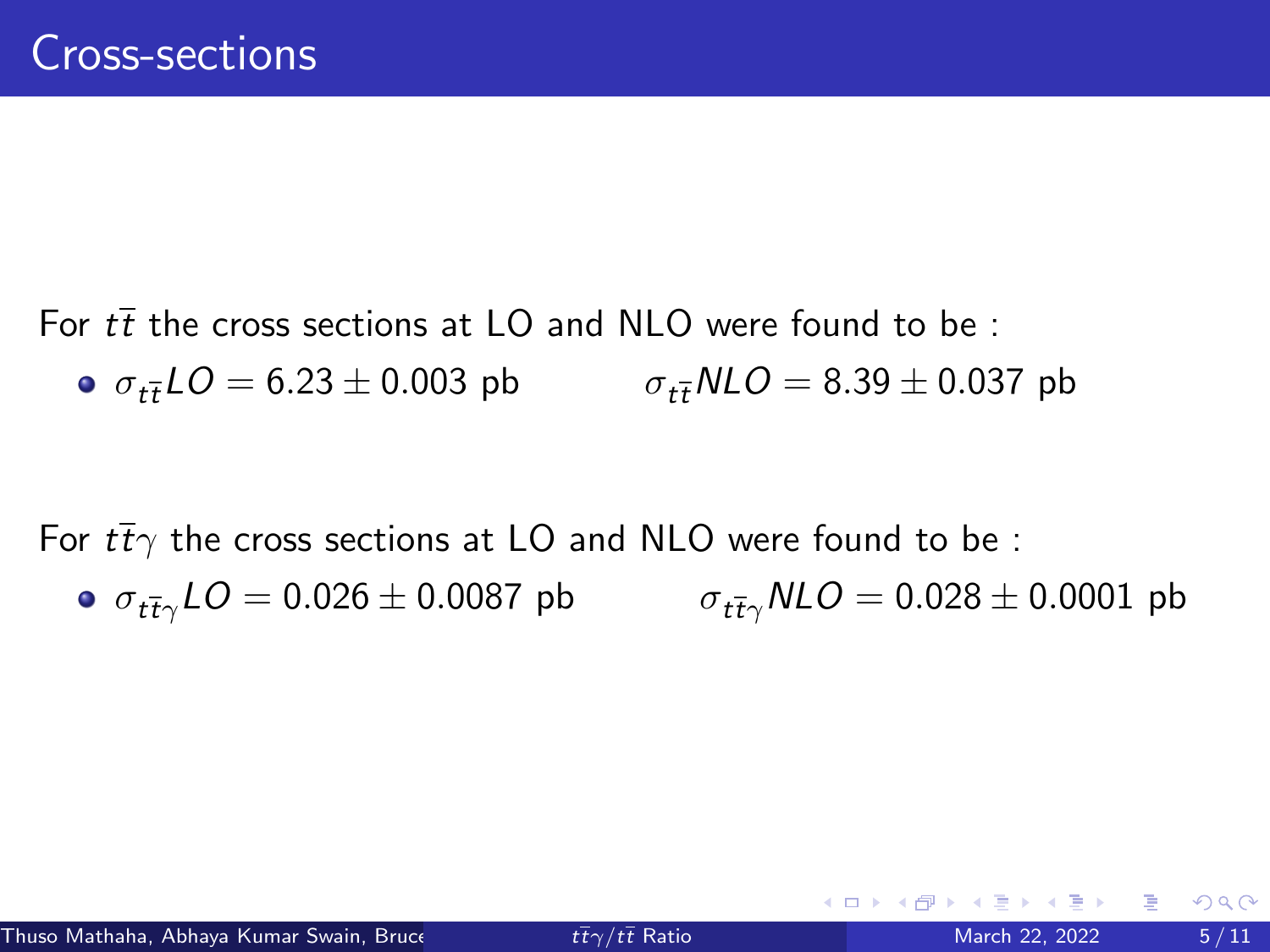# Distributions of  $\Delta\phi^{e\mu}$



• Distributions of  $\Delta\phi$  between *e* and  $\mu$  for  $t\bar{t}$  and  $t\bar{t}\gamma$  processes.

- We represent the LO and NLO distributions in blue and orange colored histograms.
- The LO data is compared to the NLO data in the ratio plot.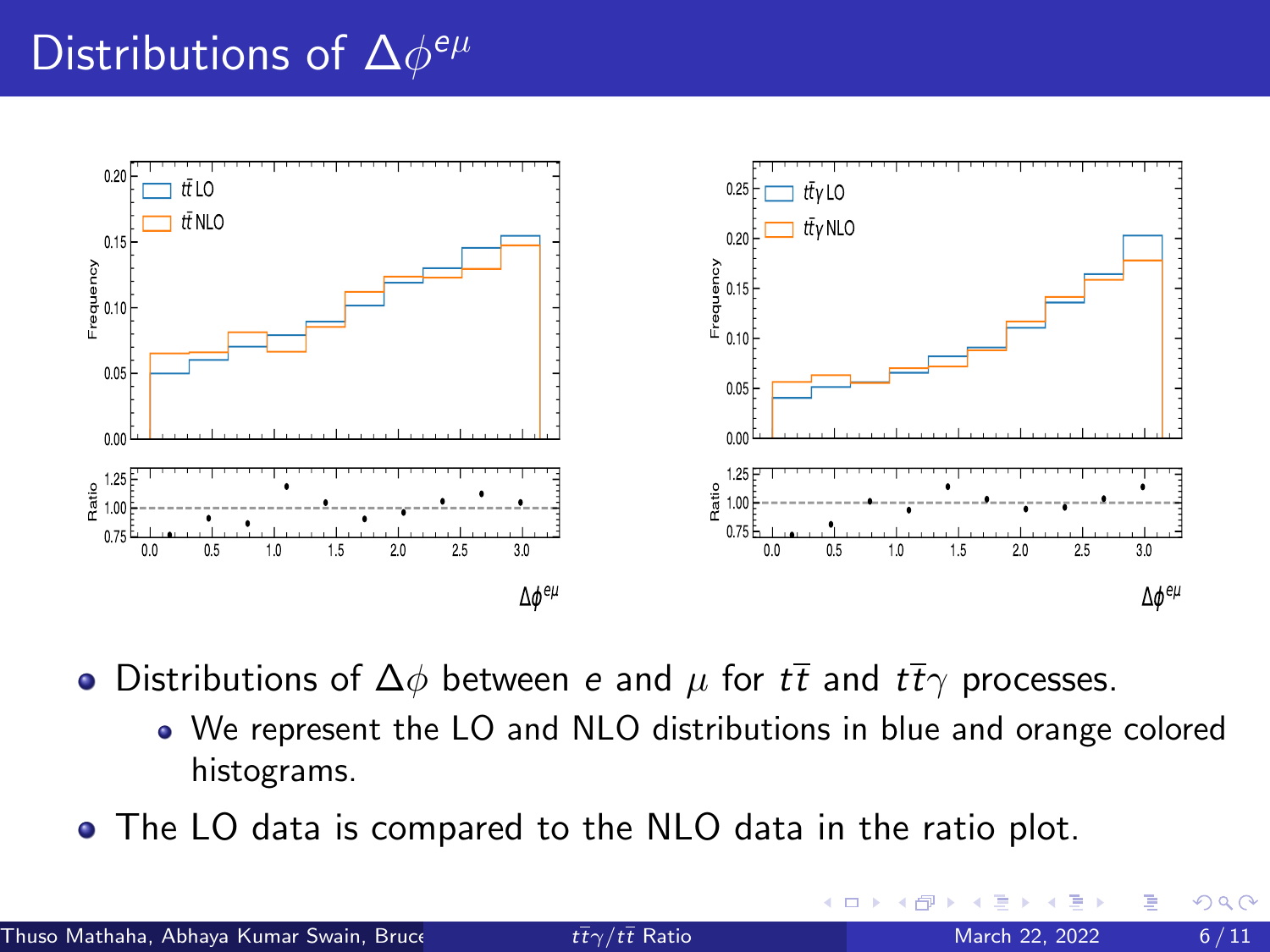#### Distributions of electron and muon  $p_T$



• Prediction ratios of LO data to NLO data as a function of electron( $e$ ) and muon( $\mu$ )  $p_T$ . ←□  $290$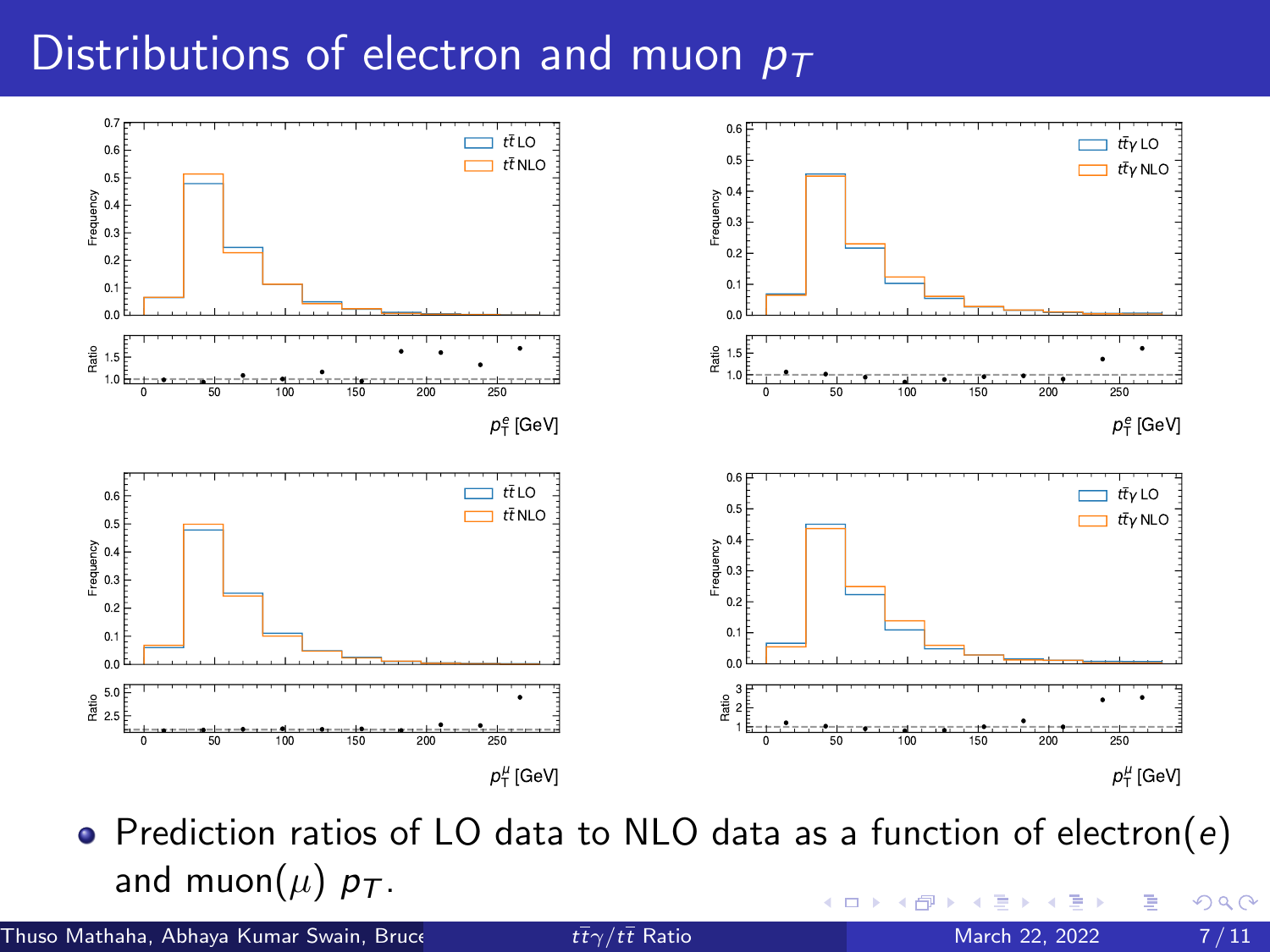### Distributions of jets and b-tagged jets



• Distributions of jets  $p_T$  and b-tagged jets  $p_T$  for  $t\bar{t}$  and  $t\bar{t}\gamma$  processes.

€⊡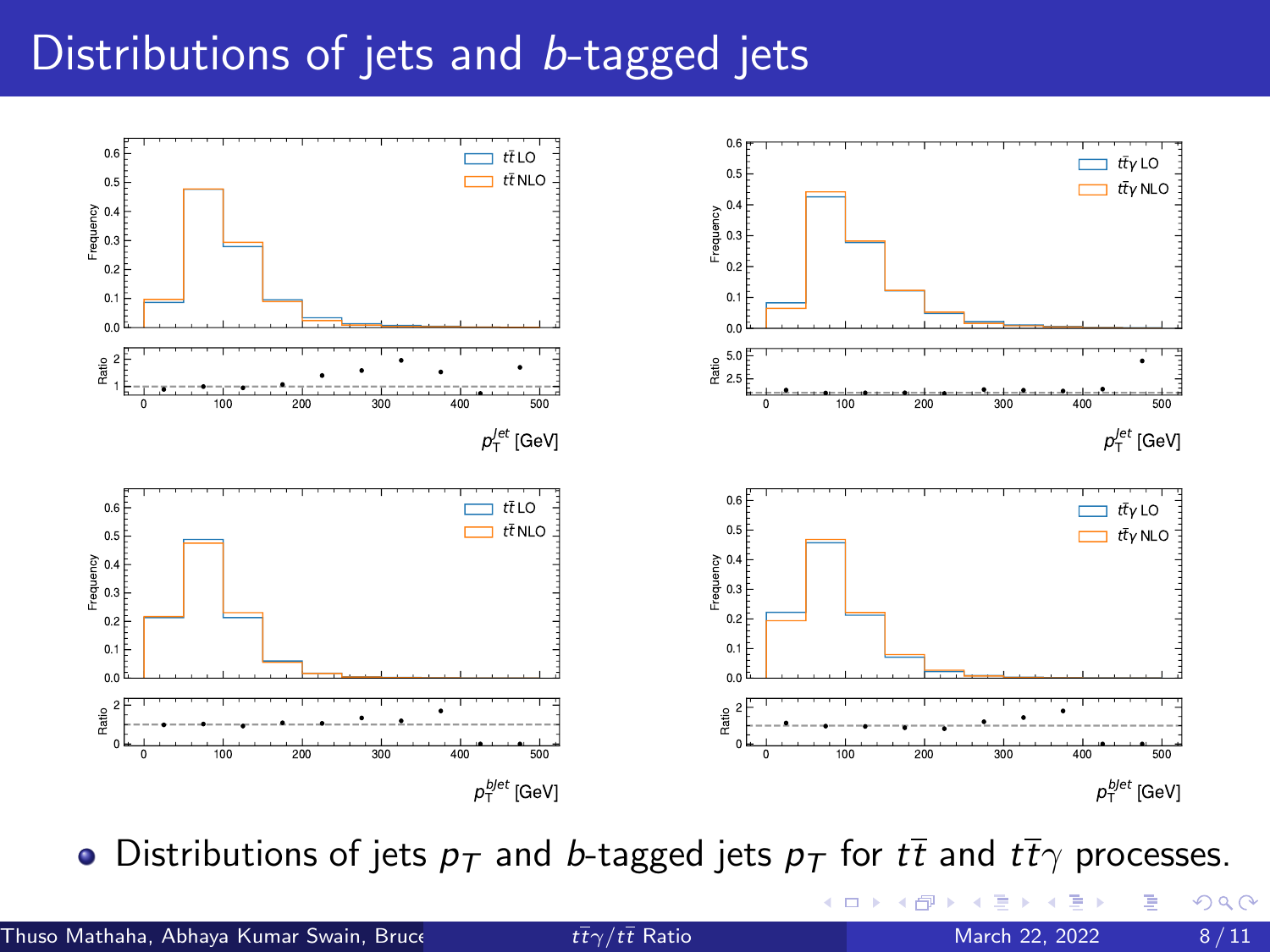#### Invariant mass distributions



• Invariant mass between an electron and muon for  $t\bar{t}$  and  $t\bar{t}\gamma$ processes.

€⊡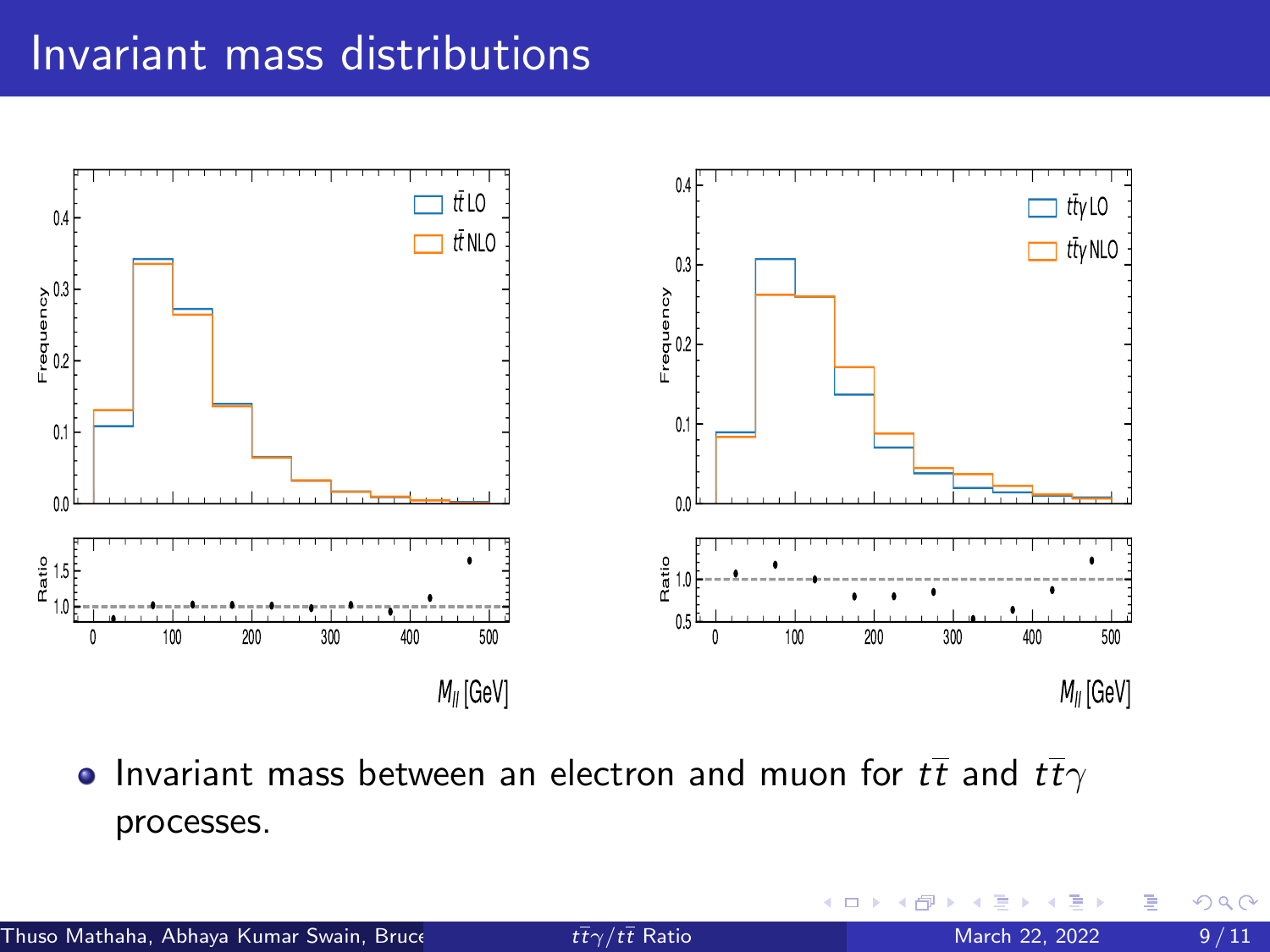- Measurements of the cross-section of  $t\bar{t}$  &  $t\bar{t}\gamma$  process in the  $e\mu$ decay channel are presented using pp collisions at a center-of-mass energy of 13 TeV.
- For the estimation of efficiencies and acceptance corrections, a LO & NLO Monte Carlo simulation of the  $2\rightarrow$ 7 ( $2\rightarrow$ 6) process  $pp \to e\nu\mu\nu b$ b $\gamma$  (e $\nu\mu\nu b$ b) was used for the  $t\bar{t}\gamma$  ( $t\bar{t}$ ) part of the signal.
- **•** The discrepancy between data and Monte Carlo is larger in  $t\bar{t}\gamma$  signal compared to  $t\bar{t}$  signal.

 $\Omega$